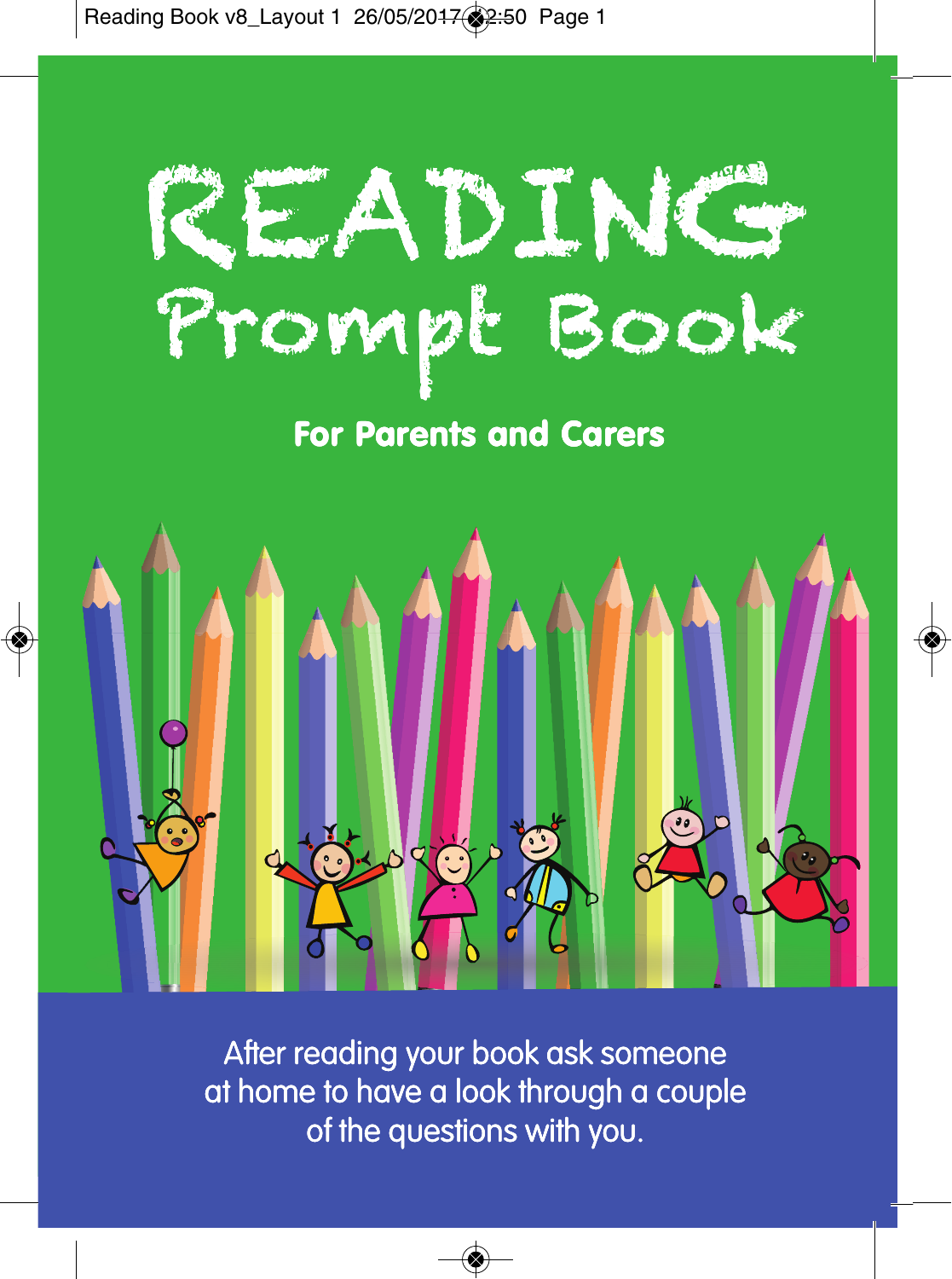

**I can understand, describe, select or retrieve information, events or ideas from text using quotations.**

Where does the story take place? When did the story take place? What did he/she look like? Where do the characters live? Who are the main characters? What happened in the story? What kinds of people are in the story? What happened after . . .? Can you tell me why . . .? Describe what happened at/when?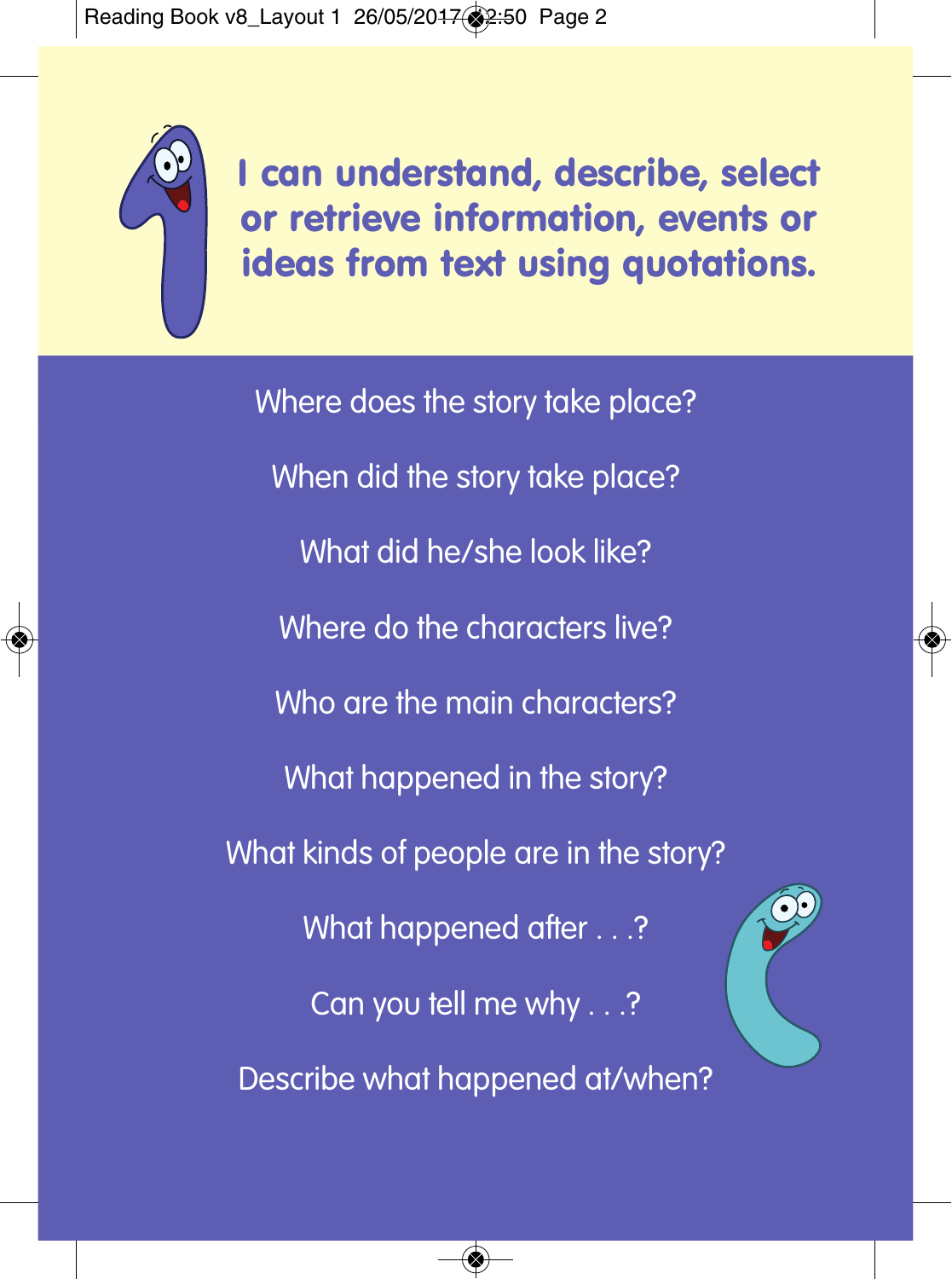## **I can deduce, infer and understand information from the text that I am reading.**



What does the word . . . imply/make you think of?

If you were going to interview/ask a character a question - who would you ask and what would your question be?

What do you think will happen because of . . .?

Through whose eyes is the story told?

Why do you think . . . feels . . .?

If this was you, what would you do next?

How have the characters changed during the story?

Predict what you think is going to happen next. What makes you think this?

How do you know that . . .? (Deduce/infer)

What does the main character feel at this point in the story? How do you know this can you pick out a sentence?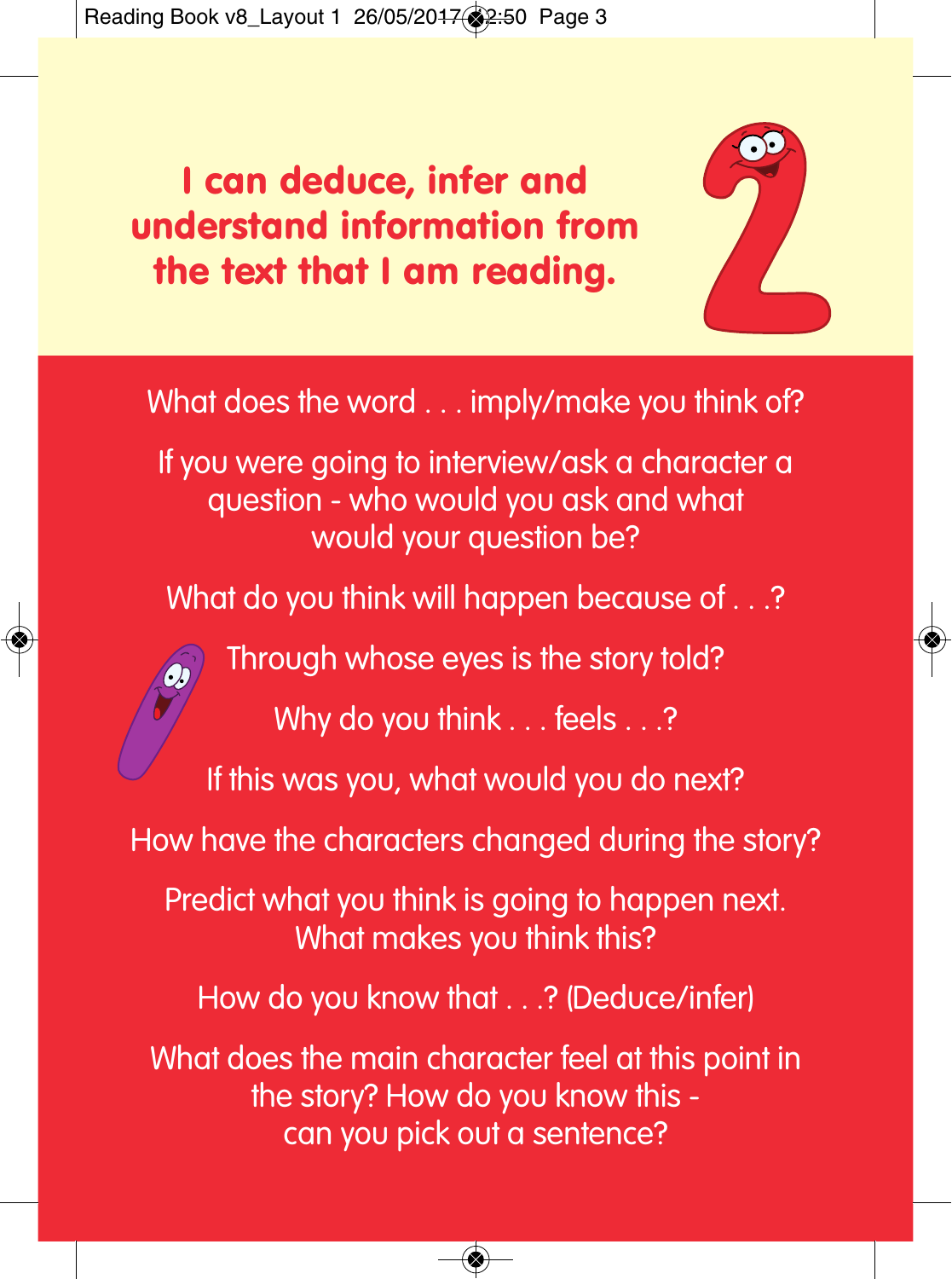

 $\infty$ 

**Think about the structure and organisation of the text - what it looks like.**

 $\widehat{C}$ 

How do headings help you when you scan the text?

How does the layout help the reader?

How does the title of the story encourage you to read more?

Some of the text is printed in a different way, why do you think the writer does this?

Why has the author repeated structures, words and phrases?

What is the purpose of the pictures?

Why did the author choose to change paragraphs here?

Why has the author used 'fact boxes' for key points?

What is the purpose of the chapter titles?

Which words tell you what order to follow?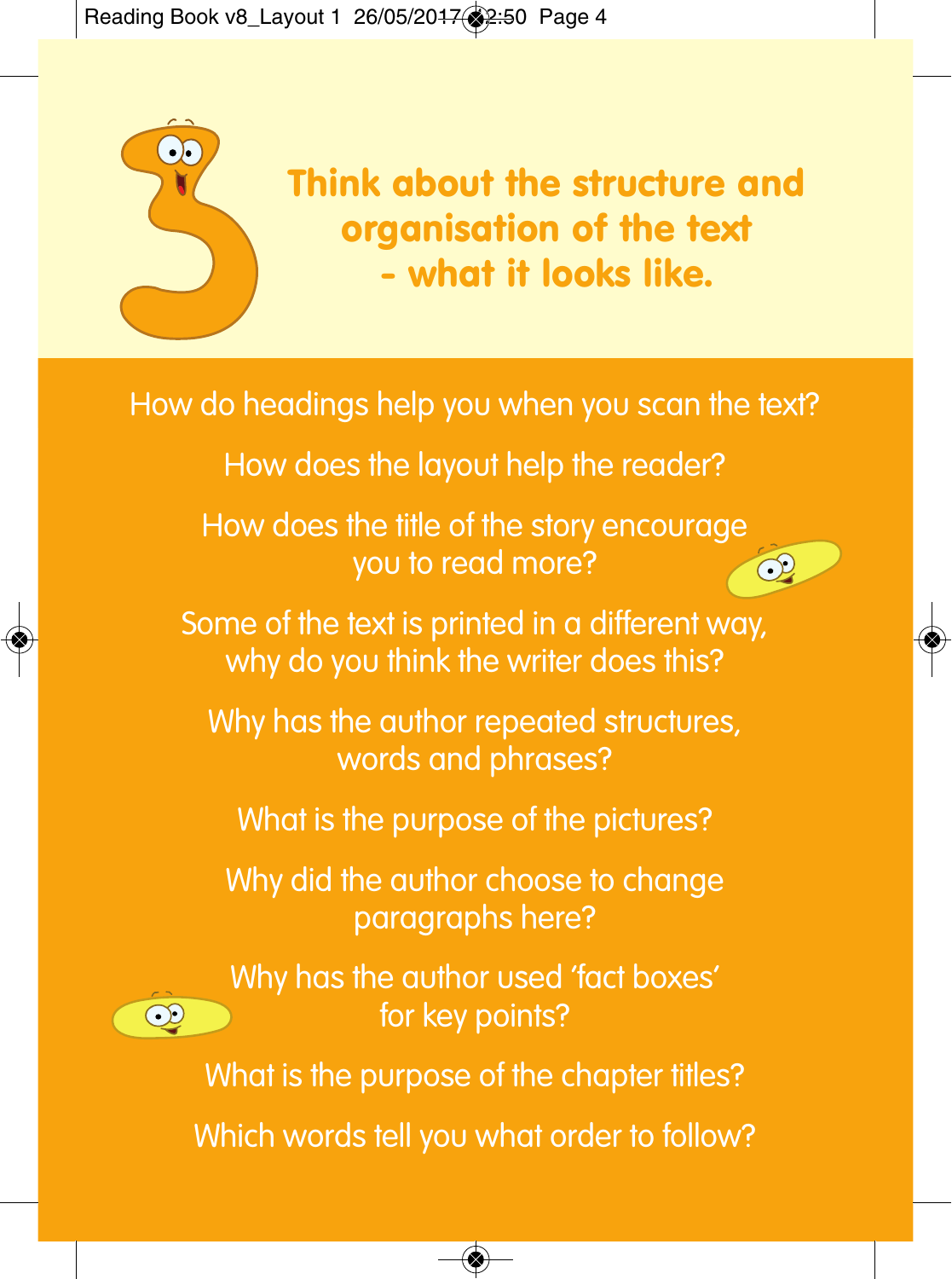**Explain and comment on the writers use of language including grammar features.**



## What does (word/phrase) mean?

Which words has the author used to make the writing sound formal/ informal?

Why has the author used . . . (italics, bold, exclamation marks, headings, bullet points, captions etc.)

What has the author used in the text to make this character funny/sad/angry?

Think of another word you can use here. What different effect would your word have?

As a reader, how do you feel about this character? What makes you feel that way?

Can you find any similies/metaphors in the story?



Find some adjectives that help you picture the scene/character in your mind.

Find a sentence that encourages you to want to read more of the story.

Why has the author set out the text like this?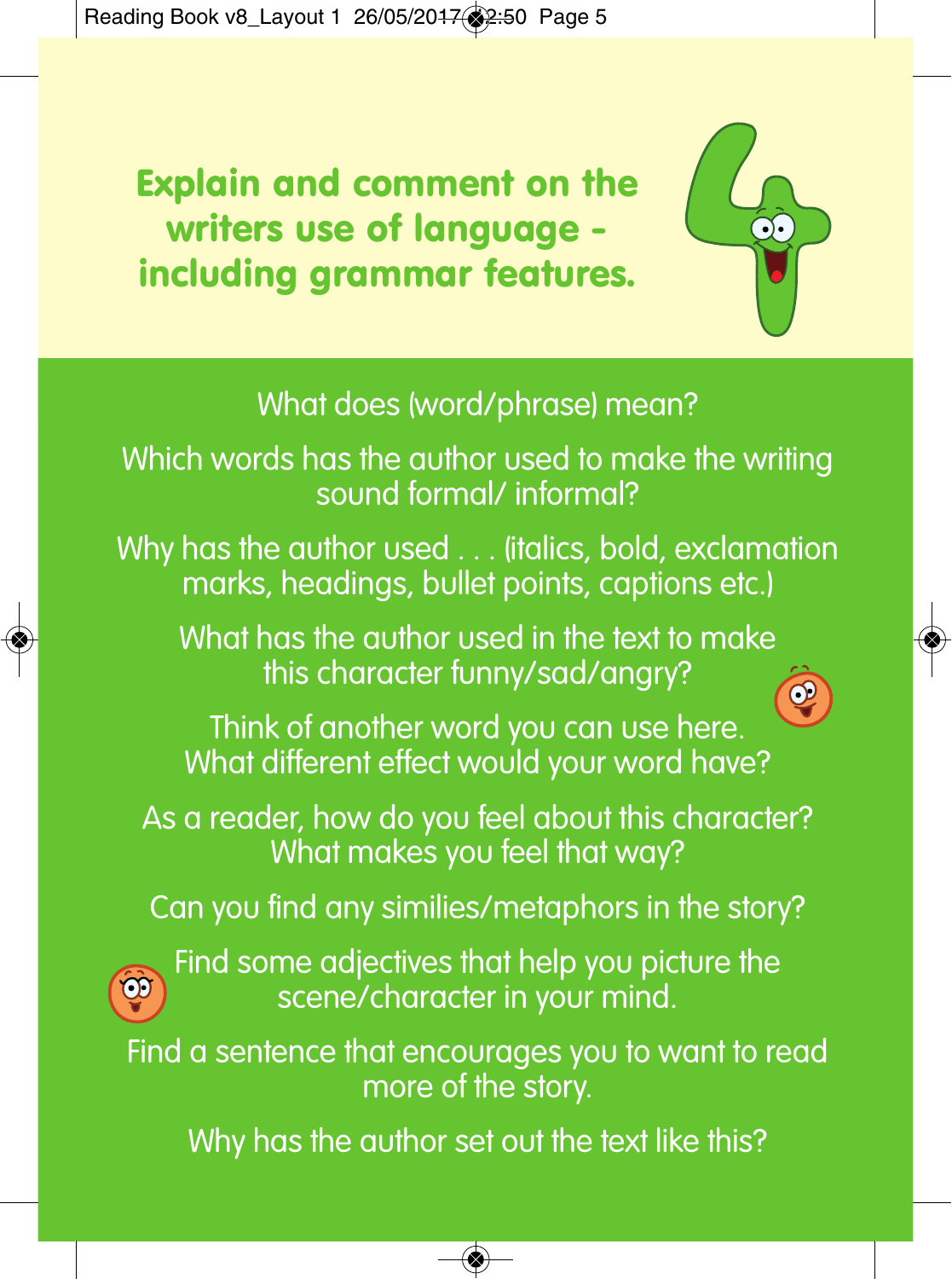

## **What is the writers purpose and viewpoint of writing the story?**

Can you think of another story that has a similar theme? (good/evil/weak/strong)

Why does the author choose this setting?



What makes this a GOOD story?

What effect do you think the story has on the reader?

Could the story be better? What would you suggest?

What impression does the author want to give of his character? Why?

What is the purpose of this paragraph? (E.g. time moves on).

What question would you like to ask the writer of the story?

Who is the advert trying to persuade?

Does the article . . .

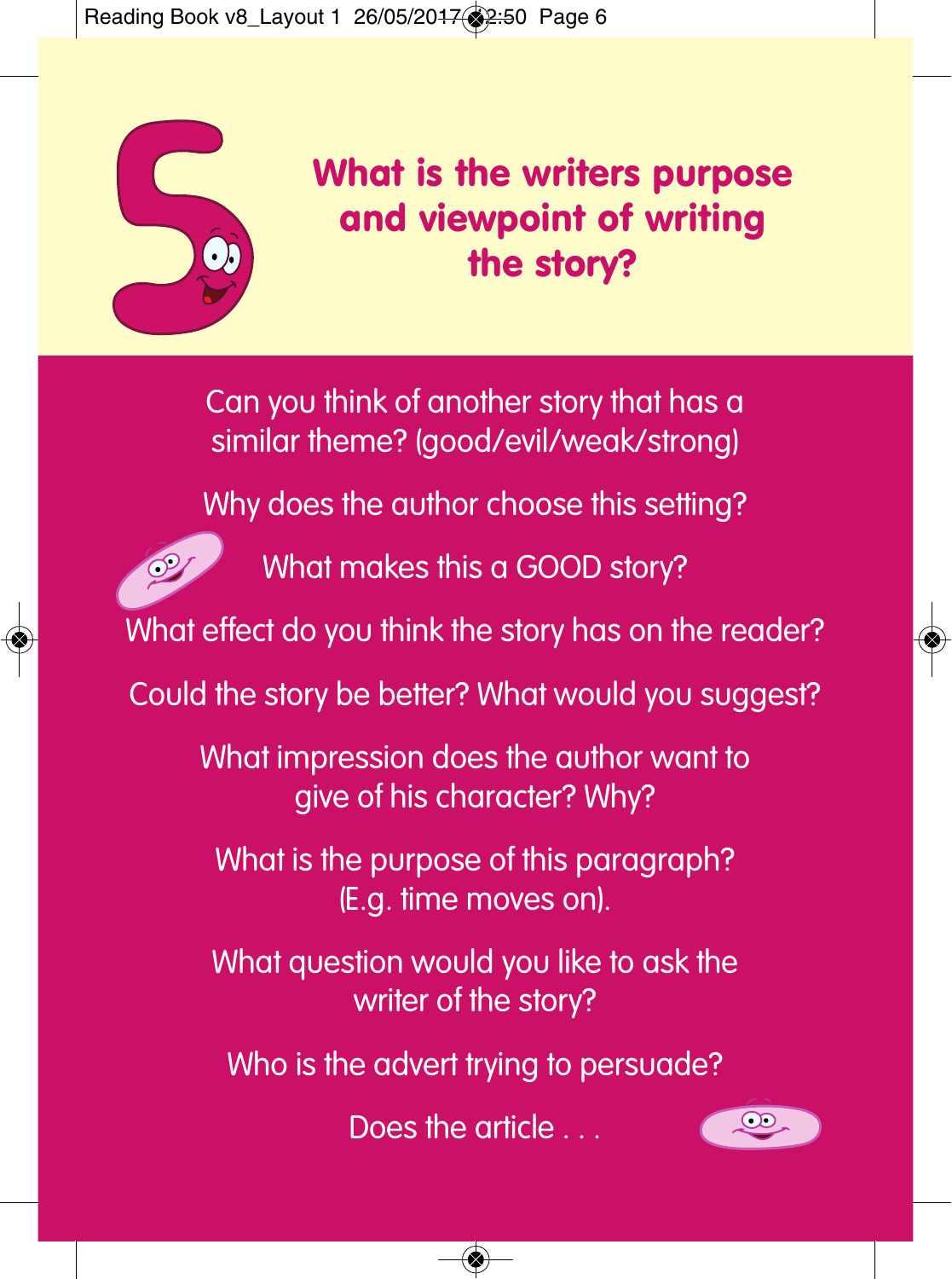**Try to relate the story to its social, historical or cultural tradition.**



Do you know any other stories like this? (good over evil, wise over foolish) Where is the story set? How is the hero/heroine in this story similar to others you have read about? What does the story remind you of? Does the story remind you of something that has happened to you? How would you have felt in that situation? What might you have done instead? What other stories have similar openings/endings to this one? Many stories have messages, what is the message of this story? Are they any familiar patterns that you notice?

E.g story structure, imagery